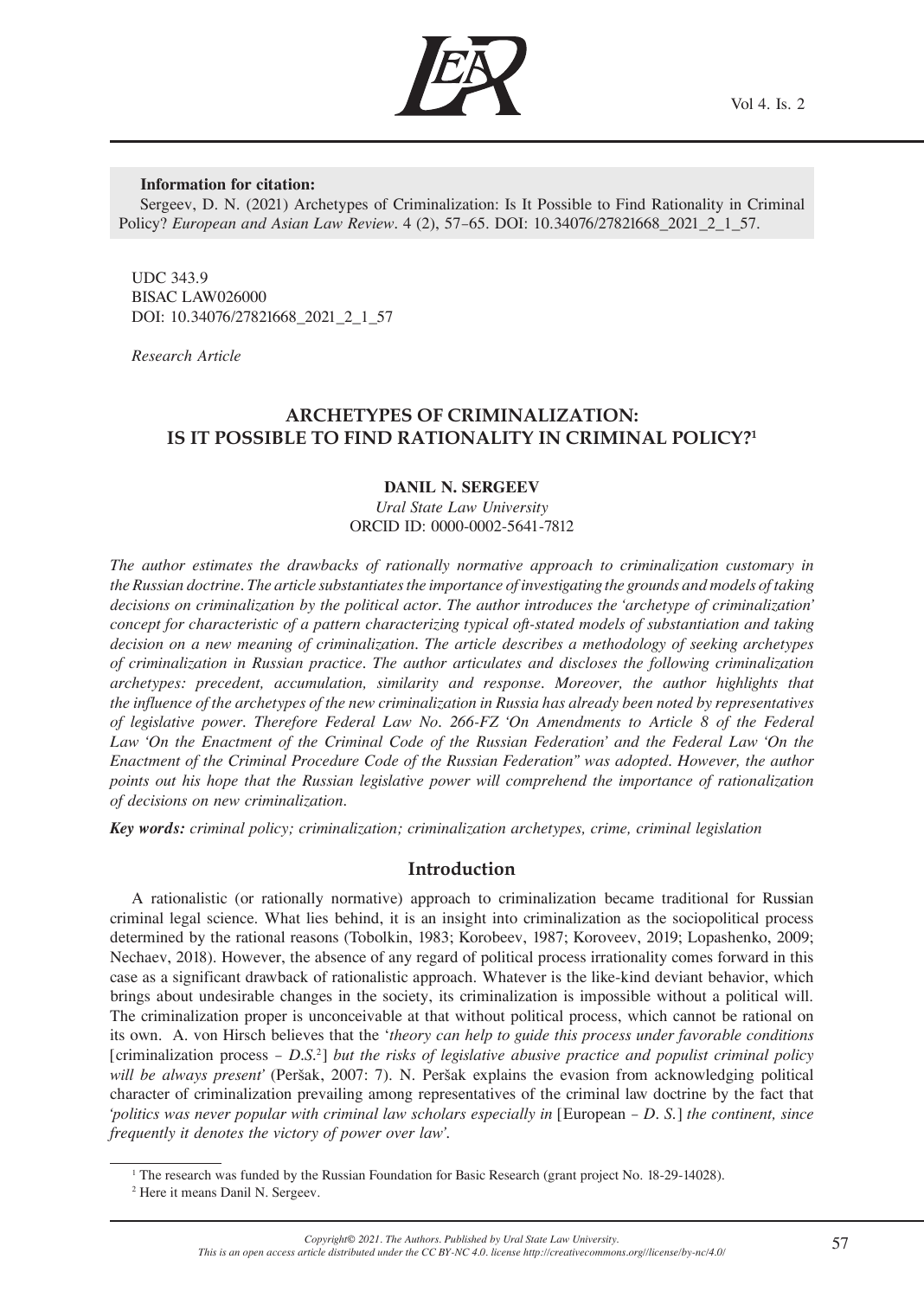Vol 4. Is. 2



The dominance of rationalistic approach has brought about a situation when the motives for taking not infrequently irrational political decisions on criminalization or, on the contrary, decriminalization of one or another crime were not specifically analyzed in the science (Kozachenko & Doronina, 2007). Meanwhile, the investigation of grounds and models of taking political decisions discloses not only the context of adopting this or the other criminal law standard but helps to provide its substantiated interpretation.

The term 'archetype' is used in many fields of knowledge with a similar meaning of the like-kind repeatedly reproduced image, model underlying this or the other social practice. Accordingly, the 'archetype' concept is not used in the normative theory of criminalization (Aranovsky, 2003; Tyurin, 2008: 193) since there is no need for it. However, the 'archetype' concept can be transferred to the philosophic and legal element of criminalization for describing actually existing prescriptions predetermining new legislative solutions on introduction of criminal responsibility for this or the other deed.

We will understand a peculiar implicit cultural code characterizing typical oft-stated models of substantiation and taking decision on new criminalization by archetype of new criminalization. We have decided to refer to 'archetype concept' due to a number of considerable circumstances.

First of all, the approaches to estimating criminalization existing in science are being built exceptionally on rationally normative perceptions of this phenomenon. The rationality of criminalization implies achieving a particular socially useful goal by means of instruments, knowledge and experience in this field appropriate for attaining it (Kulesza, 2017: 18). The models of criminalization used today are still very far from the ideal of rationality.

Secondly, the existing experience of new criminalization is estimated predominantly in the review and critical way in literature, in this case the irrational reasons of new criminalization are not investigated.

Thirdly, in case of estimating new criminalization exceptionally the content of a new standard is analyzed, but not that contributed to its acceptance, i. e. determined the lawmaker's will and, as a result, the standard content (Kozachenko & Doronina, 2007). Taking this into account it does make sense to carry out interdisciplinary (first of all political and legal) assessment of models of new criminalization in terms of individual archetypes.

The archetypes, or cultural codes, make a part of mentality as more complex category, however, they have independent meaning. Unlike the typologies of criminalization of rationally normative approach the archetypes of new criminalization correspond to typical motives and symbols underlying this social-andlegal and political process. The archetype determines the methods of response to identical public challenges; it is used as an implicit directive finding expression in various forms and manifestations of legal and political awareness. In this case the archetype is science-cognizable category.

At the same time the archetype is considered by us in the capacity of irrational source of criminalization, since the very adherence to this or the other archetype in legislative practice reflects aspiration to frame up externally the idea of new criminalization that for some unknown reason has become mature once. The archetype is used by the same as decorative, externally rational veiling of irrationality of decision being taken. There are certain grounds that give reason to evaluate the archetype of criminalization as something outwardly rational, since the archetype itself is based on a once successful experience. Whereas, experience is one of the components of rational criminalization. However, meaningfully the archetype is irrational, and, hence, any archetype-based criminalization is also irrational. In this case there is no inverse relationship: not every irrational criminalization is based on archetype. In all jurisdictions one can see multiple examples of voluntaristic, populist, and sometimes even anti-legal criminalization. The irrational criminalization is not always unsuccessful; however, its irrationality results in the positive effect, most probably, by chance.

## **Materials and methods**

In order to search and describe archetypes of new criminalization, we have made complete analysis of experience of new criminalization according to effective Criminal Code of the Russian Federation of 1996. It appeared to be rather extensive and labor-consuming task implemented in four stages.

*At the first stage* we have assessed the total volume of new criminalization. Let us recall that by new criminalization we mean only the cases of establishing legislative models of new crimes. Therefore, the cases of differentiating criminalization (including law supplementing with new parts not creating theoretically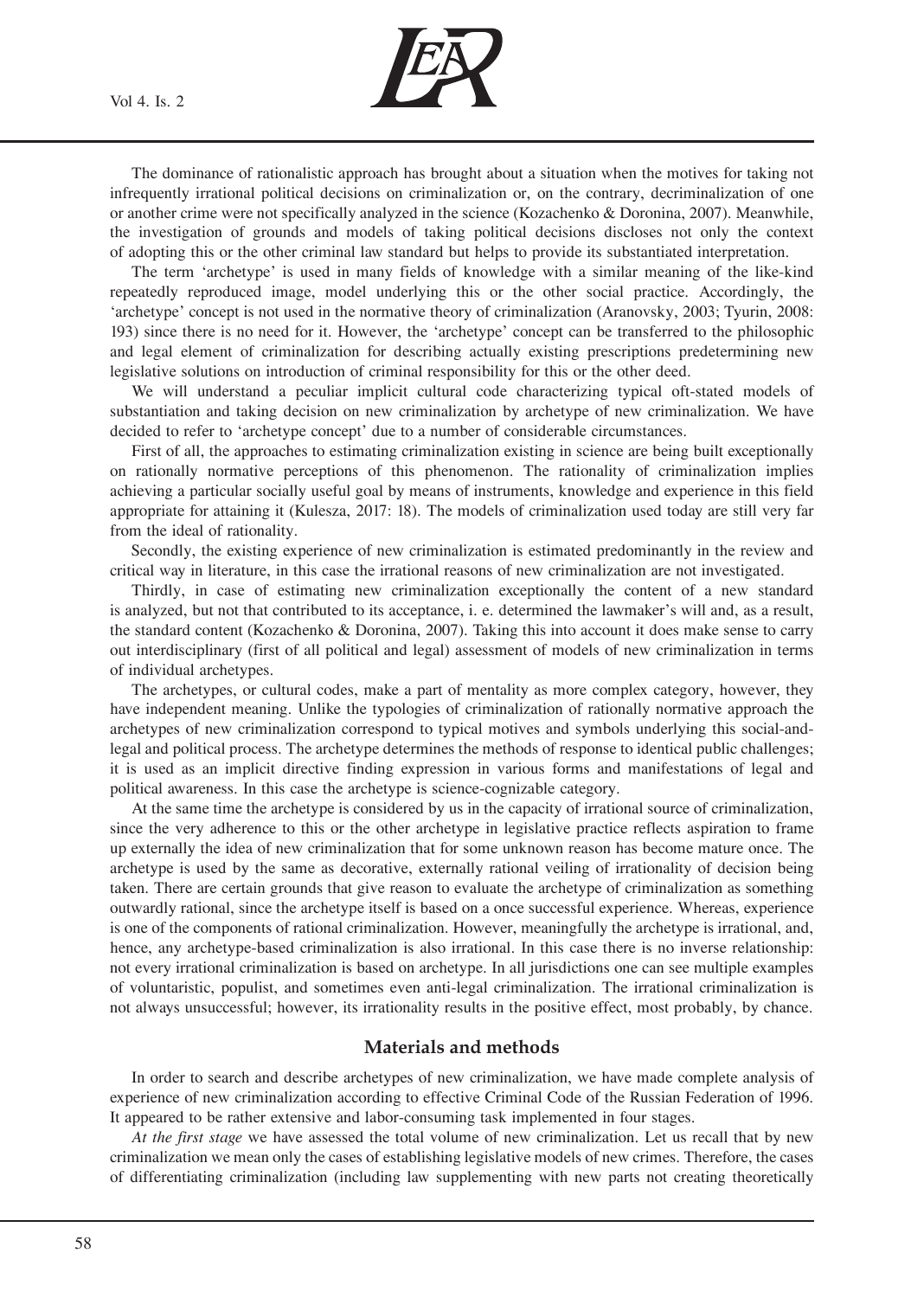

new crimes, or distinguishing special elements) (Nechaev, 2018: 86)<sup>3</sup>, re-criminalization (Nechaev, 2018:  $87$ <sup>4</sup>, notable criminalization (Nechaev, 2018: 91)<sup>5</sup> have been excluded from total volume of criminalization (which is significantly bigger than a new one).

112 new crimes were introduced into effective Criminal Code of the Russian Federation by 73 federal laws over a period since January 1, 1997 till September 20, 2020. The new criminalization was absent only in 1997, 2000, 2005 and 2007. The growth of number of new types of criminalization began since 2010 and reached its maximum in 2014 (10 new types of criminalization), in 2019 the number thereof dropped to a minimum (two new types of criminalization).

*At the second stage* the reasons that compelled the lawmakers to select criminalization for protecting any spheres of public life were appraised. Apart from the texts of laws proper the explanatory notes<sup>6</sup>, as well as media reports, comments on draft laws were analyzed. With respect to legislative proposals adopted from 1997 to 2007 attention was also paid to the position of authors of the thousand-page reference book with amendments to the Criminal Code of the Russian Federation over the first decade of its validity (Kozachenko & Doronina, 2007).

The analysis was made with respect to the following parameters: 1) rationality of criminalization; 2) purpose of law adoption (purpose as specified in the explanatory note, if it is reflected therein, as well as understood from the document content); 3) subject of legislative initiative (this criterion disclosed a political component of criminalization); 4) substantiation of legislative proposal – the main and additional assertions, which were correlated with one of revealed archetypes in the final version of analytical report.

*At the third stage* a conclusion was made on total irrationality of criminalization in the Russian practice and a hypothesis was advanced on the existence of at least four pronounced archetypes of new criminalization: *precedent, similarity, response and accumulation.*

*At the final stage* a new criminalization was generalized and legislative solutions were correlated with one of proposed archetypes. In a number of cases several archetypes influenced criminalization of deeds; however, we decided to refrain from describing complex archetypes due to the meaningful repetition of features of other archetypes in them. Collectively the search results are reflected in *Appendix*.

It is interesting that legislative proposals on new criminalization were initiated in the period from 1997 till 2020<sup>7</sup> by three entities only: President of the Russian Federation (20 legislative proposals), Government of the Russian Federation (24 legislative proposals), State Duma members and members of the Council of the Federation (29 legislative proposals<sup>8</sup>). The State Duma members initiated legislative proposals in 27 cases collectively, among other things collectively with the members of the Council of the Federation (in five cases). The members of the Council of the Federation have not initiated legislative proposals individually. In two cases the legislative proposals were initiated by the Parliament member individually. In three cases a deputy group consisted of two persons. The biggest group consisted of 253 State Duma members and 2 members of the Council of the Federation (Federal law No.121-FZ dated 20.07.2012, which brought art. 330.1 of the Criminal Code of the Russian Federation into force).

In six cases we failed to attribute new criminalization to at least one archetype (art. 144.1, 172.1, 200.1, 284.1, 330.1, 330.2 of the Criminal Code of the Russian Federation). All these laws are intrinsically

7 It is interesting that 26 of 73 federal laws were adopted in July. The month regarding new criminalization is December (15 laws). A revealed objective law reflects the schedule of work of the lower chamber of the Parliament, when massive adoption of legislative proposals at the third reading takes place by the end of session.

8 The most active participant of deputy groups is I. А. Yarovaya, the initiator of new criminalization – (10 legislative proposals of 29).

<sup>&</sup>lt;sup>3</sup> Criminalization type, when the crime-forming factor pre-demining the boundaries of penal prohibition becomes qualifying or especially qualifying factor.

<sup>4</sup> Criminalization type, when the processes of criminalization and decriminalization go together.

<sup>&</sup>lt;sup>5</sup> Criminalization due to entering a change into note in the text of criminal law.

<sup>6</sup> Explanatory notes in electronic form are available regarding majority of legislative proposals. The search was effected through the form of retrieval request on the website of Legislative activity support system: https://sozd.duma.gov.ru/oz#data\_source\_tab\_b, the most convenient is to search by the number of adopted federal law. The cards of legislative proposals adopted before 2002 inclusive do not comprise appendices. The originals of such documents were not digitized since by the moment of establishment of Legislative activity support system (LASS) they were handed over to the State Archive of the Russian Federation (SARF). Beginning from 2013 the majority of cards of legislative proposals in LASS also comprise scan images of documents provided at introduction.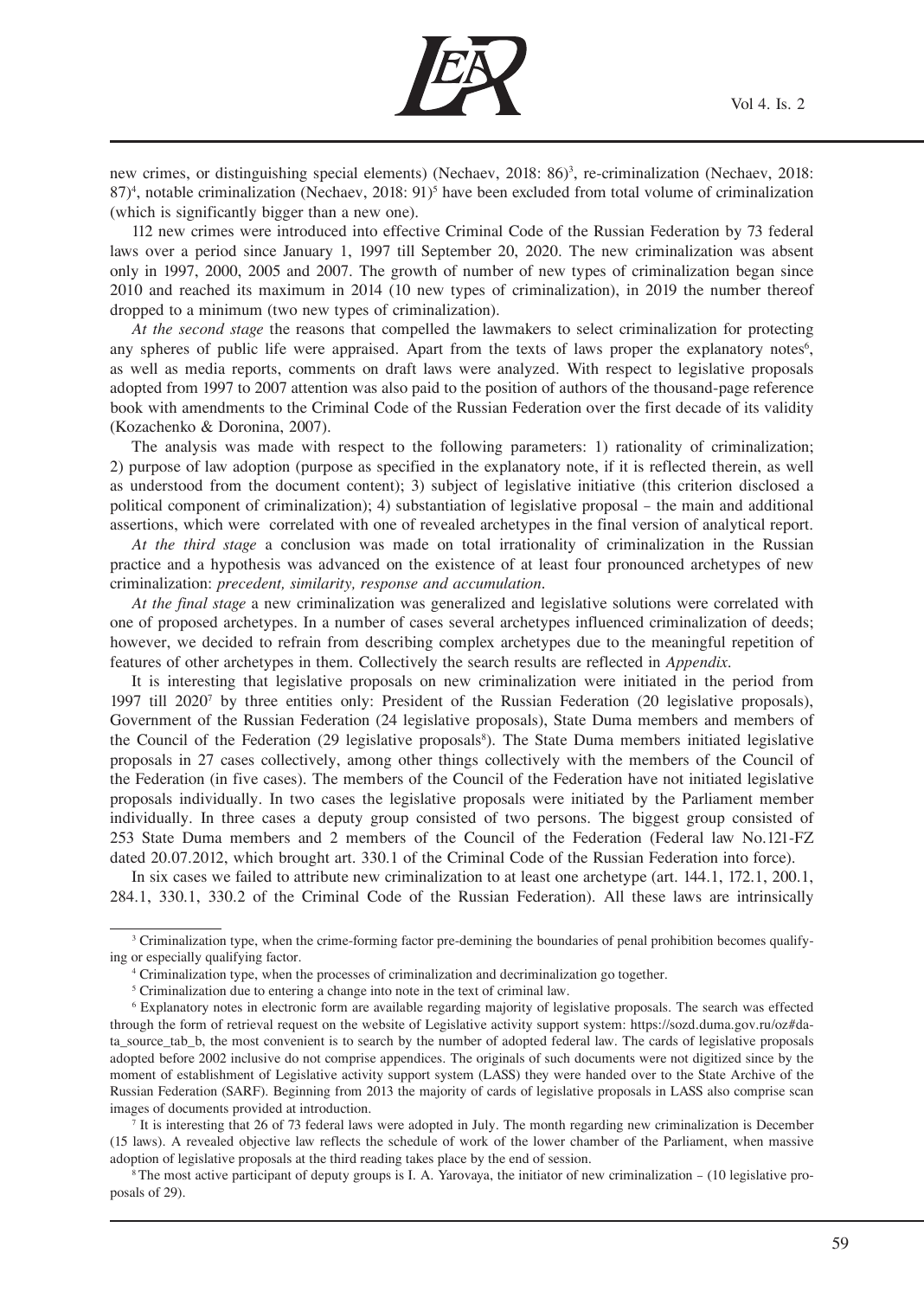

*regulatory*, and this is the reason why there is no substantiation of necessity of choosing criminalization as the method of implementing the norms either in explanatory notes or in publications. In seven cases the intrinsically regulatory norms were attributed nevertheless to one of archetypes. Thus, we have arrived at the conclusion on practically total irrationality of new criminalization in Russia in the period from 1997 to 2020.

# **Results**

The results of the study are reflected in the conclusions of this work.

## **Discussion**

#### *1. Precedent*

*If some act has been criminalized, then it provides grounds for criminalization of another act similar to the first one by one or several indicators.*

In order to avoid identification of this archetype with the legal precedent, it will be reasonable to refer to it as the *precedence of criminalization*. So, driving a power-driven vehicle while intoxicated is injurious to the public and constitutes a crime according to effective criminal legislation. Proceeding from this *precedent of criminalization* we can make a conclusion on public danger of driving flying vehicles while intoxicated, though there are no flying vehicles in the streets of our cities so far.

The example of precedent criminalization is provided by a situation with analogs of narcotic drugs, the socalled 'designer drugs'. The emergence of these drugs was triggered off in many respects by the peculiarity of criminalization of distribution of narcotic drugs and substances all over the world – the states began to include prohibited substances to special registers (lists) universally criminalizing the turnover of substances included into a list. In order to get around the statutory prohibitions, the illegal chemical laboratories started to create chemically similar but not identical substances, which reproduced the properties of a certain narcotic drug or psychoactive substance, included into the register. The emergence of every new substance demanded its inclusion into the register, i. e. the fabrication and implementation of such substances before including them into register were officially legal. In order to combat this phenomenon, a concept of analog of narcotic drug and psychoactive substance was introduced – this substances of synthetic or natural origin prohibited for turnover not included into the List of narcotic drugs, psychoactive substances and precursors thereof subject to control, which chemical structure and properties are similar to chemical structure and properties of narcotic drugs and psychoactive substances, which psychoactive action they reproduce. Thus, the turnover of substances that may or may not even exist, was criminalized.

The analysis of legislative proposals on new criminalization over a period of 1997 to September 20, 2020 gives us 24 examples of using archetype of precedent criminalization, in four cases from this number this archetype manifested itself in complex with the other one as auxiliary. In two cases only we encountered the precedence in legislative proposals initiated by State Duma members and members of the Council of the Federation. In overwhelming number of cases (22) this archetype was pointed out in legislative proposals arriving for consideration from the President of the Russian Federation and from the Government of the Russian Federation.

The peril of precedent criminalization lurks in its ability to justify extending subject of crime to many situations. It is well-observable in Russian practice, when regulatory norm is provided with supporting criminal prohibition during its initiation.

#### *2. Accumulation*

*The occurrence of plurality of same-type acts not being crimes can be used as the basis for criminalization of such an act.*

The idea of criminalization often comes into being in the midst of revealing a great number of reproducible deeds officially not being any hard-core offenses, but cumulatively forming a critical mass dangerous by its quantity. It is quite rational. Let us recollect the mentioned above new reading of maxima of N. F. Kuznetsova: *one hundred cats can cause harm, which cumulatively can be more massive than the harm caused by one tiger.* The quantitative factor, for instance, serve as the basis for criminalization of facts of registering enterprises to counterfeiters. These acts have been committed during one and half decades and have not been estimated as criminal ones. However, the conglomeration of a number of such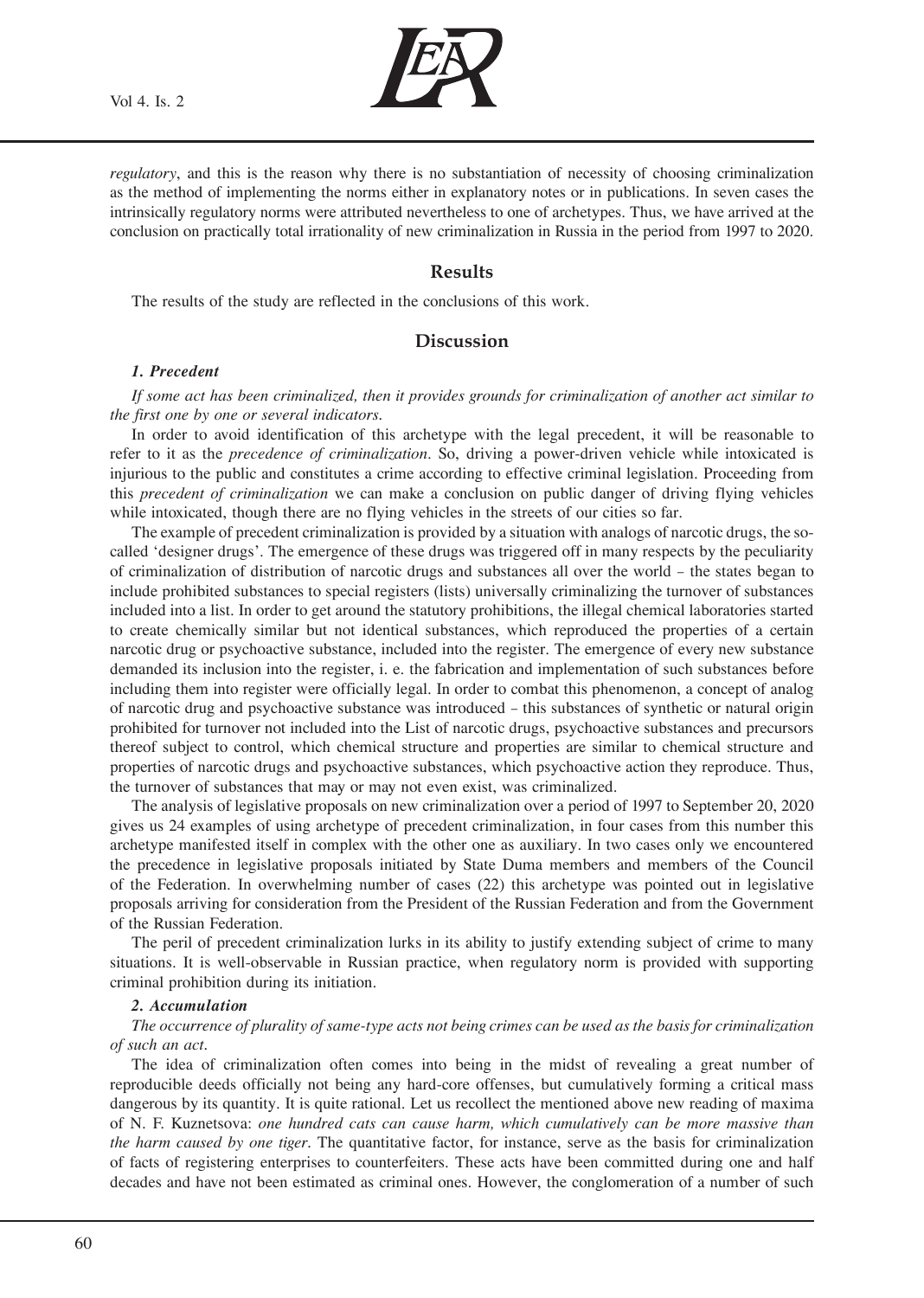

enterprises ('wildcat ventures') resulted in massive tax evasion, disruption of government contracts and fraudulent business.

We counted 36 cases during analysis of new criminalization according to the Criminal Code of 1996, when accumulation became the basis for taking decision on criminalization. In all cases it was used for substantiation of legislative proposal. The multiplicity of events may consist of various acts: from officially unpunishable, from disciplinary infractions or administrative offences, as well as from their combinations of various types.

Let us consider a particular example of criminalization with respect to specified archetype. New article 215.3 was introduced into Criminal Code by Federal law No. 283-FZ of December 30, 2006. The legislative proposal initiator has given the following substantiation:

*…The actions of criminals who made tie-in at 238.9 km of trunk oil pipeline 'Almetyevsk-Kuybyshev' in Samara region became the reason for oil spillage taking place on 12.10.2004 and pollution of Padovka river along the length of 3 km downstream causing loss amounting to 3 million 100 thousand rubles. In April of the last year a criminal tie-in at 93,4 km of trunk oil pipeline 'Kuybyshev-Lisichansk' in Samara region became the reason for spillage of 86 tons of oil, the incurred damage reached 2 million rubles; the greater part of damage constituted expenses for elimination of soil contamination. A motor vehicle passing in Krasnodar Territory in September 2004 damaged a branch pipe from unauthorized tie-in at 157.7 km of trunk oil pipeline 'Tikhoretsk-Tuapse', which resulted in oil spillage and soil contamination over an area of 2.5 thousand sq. meters, while the expenditures for restoration works, including construction of temporary earth dike, collection and disposal of spilled oil and ground contaminated with oil amounted to 2.5 million rubles.* 

The focus of criminal intent of criminals predominantly on stealing oil or the products of processing it does not exclude faulty tie-ins into gas pipelines, which are located not infrequently at insignificant distance from oil pipelines and oil-products pipelines. The probability of explosion in such-like cases increases many times, which can cause a wide-scale accident at pipelines located in close proximity to the crime scene9 .

We see here a classical example of describing accumulation of many events. Further, the legislative proposal initiator underlines a danger of transition of quantitative changes to qualitative ones, which should affect the severity of the crime:

*At the same the effective criminal legislation does not comprise the norms adequate to a high degree of public danger of crimes and other unlawful acts committed at the facilities of oil pipelines and oil product pipelines. Moreover, the changes introduced into the Criminal Code of the Russian Federation by Federal law No.133-FZ of 31.10.2002 attributed the case of thievery of transported products from the pipelines to the category of crimes of medium gravity and equated them with pocket-picking 10.* 

The archetypes of precedent criminalization and accumulation are closely connected with the *rational doctrine of public danger accumulation*. Both archetypes developed on the basis of rational experience in this sphere. A decision on criminalization of this or the other deed should be taken and not without reason. In order to understand that a new potentially dangerous deed should be criminalized, i. e. considered crime, a concept of its possible public danger should be formed.

The indicators of the frequency and prevalence of certain offences influence the process of criminalization indirectly only, act as a dangerous background indicating negative dynamics in the sphere of counteracting criminal infringements of the individual, society and state.

Resorting to the criminalization of a particular act (misconduct) in such a situation, the legislator must remember that there are other ways of counteracting crime, besides the criminal law, both a state and a social phenomenon. And one more thing: a problem of keeping record of accumulation of public danger during criminalization has nothing to do with the short-sighted policy of fear mongering among the population, with the help of which something that is not criminal is recognized as criminal.

A rational doctrine of accumulated public danger demands a scrupulous account of the number of acts, the harm they cause, and the costs of preventing them. This hard job unfortunately is oversimplified

<sup>9</sup> Explanatory Note to Legislative Proposal No. 288967-4 'On Introducing Amendments to the Criminal Code of the Russian Federation and Article 151 of the Criminal Procedure Code of the Russian Federation'. Available at: https://sozd.duma. gov.ru/bill/288967-4 [Accessed: 09 October 2021].

 $^{10}$  Ibid.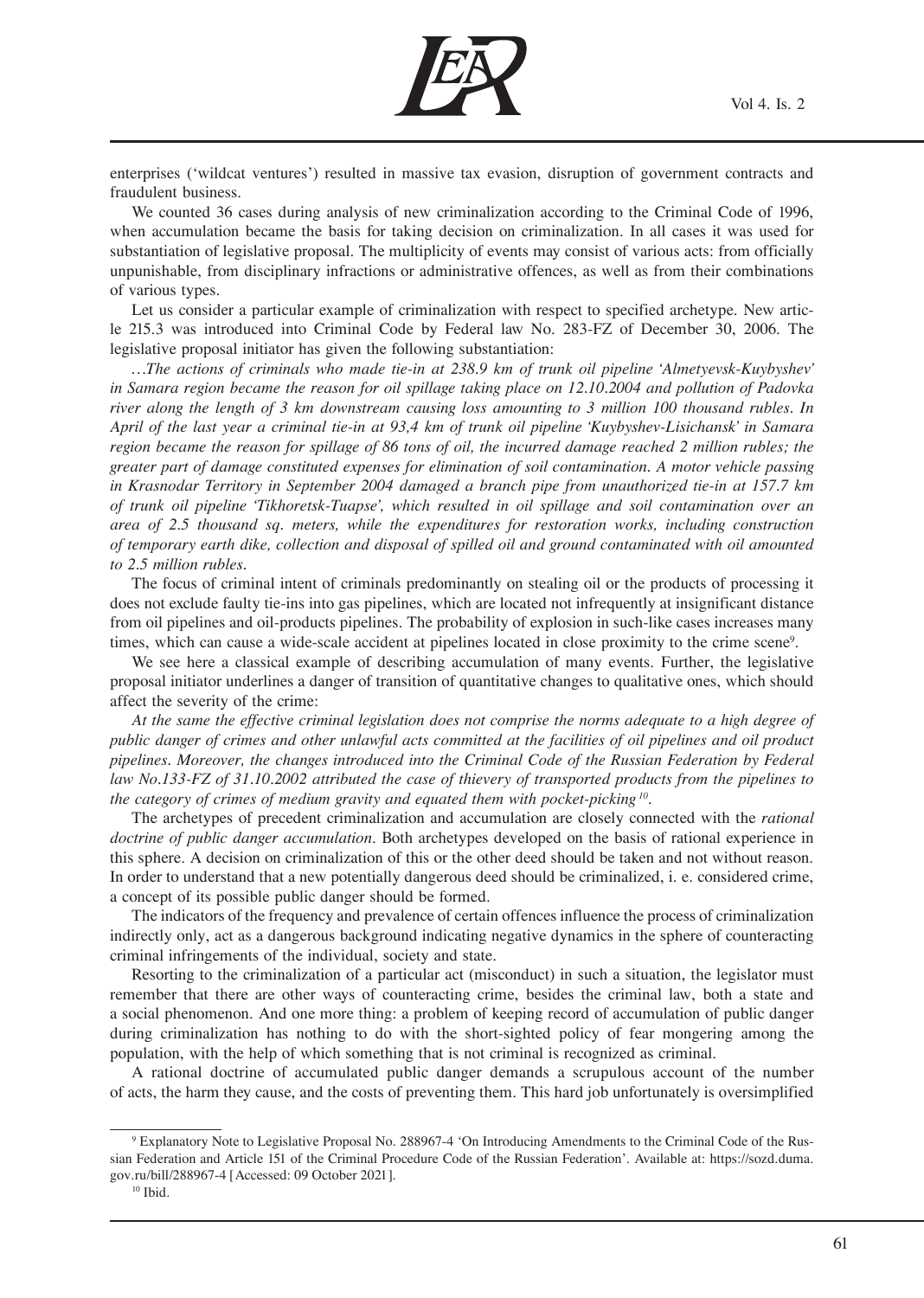Vol 4. Is. 2



by archetypes of precedent and cumulative criminalization. A danger of accumulation as the model of criminalization also lies in the fact that the reasonableness of criminalization of frequently repeated acts can only be due to their real danger. Otherwise, the abundance of such acts should on the contrary be used as the basis for excluding them from the list of criminally liable acts.

### *3. Similarity*

*If like-kind act has been criminalized in other jurisdiction, then it can be criminalized in the national criminal legislation.*

The case is not on the similarity of law or justice, but on spreading criminalization practice borrowed from foreign states or from international documents. The similarity is used quite frequently for substantiating the need of new criminalization. The similarity can be traced in our study in 22 cases of criminalization, at that, in half of the cases it plays an auxiliary role in line with other archetype.

For example, art. 185.2 was introduced into the Criminal Code of the Russian Federation by Federal law No.151-FZ of October 30, 2009. The experience of other states is laid down in detail in the explanatory note: *international experience and practice accumulated by the leading foreign states in the sphere of administration of criminal liability for offences in the securities market were taken into account in the process of legislative proposal development. So, according to legislation of the USA, where the securities market is most developed, the provisions on criminal liability in the Law on securities of 1933 and the Law on stock market of 1934 provide for that a willful violation of any provision of the laws, or any rule or regulation adopted in accordance with these laws constitutes an offence. <…> Sarbanes-Oxley Act adopted in 2002 establishes fine up to 1 million USD or penal custody for a period up to 10 years. <…> In Great Britain a failure to provide notification within specified time limits to the public company with information with respect to holding shares of the company by the given person is a criminal offence. <…> The criminal liability for manipulating the prices in the securities market is established practically in all countries (for instance, in Germany, Italy, Croatia, Poland, Great Britain)11.*

At that, the legislative proposal comprises no other supporting points substantiating a necessity of introducing a similar norm into legal environment of the Russian Federation. In the legal consciousness of the initiators of the draft laws, thus, the analogy of foreign experience replaces the need to find a justification for the effectiveness of the application of the norm in the domestic legal system. The danger of such an archetype lies most often in the inefficiency or senselessness of Russia's direct borrowing of norms from other legal systems. Precisely that is how some constituent elements have penetrated into the Criminal Code of the Russian Federation in terms of 'mediation', which as before could be well appreciated in the framework of joint participation institution. Every legal system has passed its own historical way, therefore, rather-legal similarity can be used as a supporting example only, but not the authority for criminalization.

### *4. Response*

*The events spurring a great public response can bring about determination to criminalize these acts 'for future'.*

The archetype of response anticipates an answer to a single event or a group of several irritating events. This archetype is encountered less frequently than the other in the national legislative practice. However, for instance, in the American legal system we see more often than not the 'personalized' laws named after the victims of those or the other crimes.

We have found six cases in the practice of new criminalization apparently associated with archetype of response according to the Criminal Code of the Russian Federation of 1996. It is curious that nothing is said, however, about such a single event in law-project documentation in any of the revealed cases, however, the development and adoption of laws proper have been related thereto.

It is important to stress characterizing this archetype that a single event can appear in this capacity only in case of its such significance that can be expressed in public response, active deliberations of the event in the mass media, in political circles. The power of this archetype just consists in dashing situation development, when the law is being adopted here and now. Except that the event singularity does not mean

<sup>11</sup> Explanatory Note to Legislative Proposal No. 288967-4 'On Introducing Amendments to the Criminal Code of the Russian Federation and Article 151 of the Criminal Procedure Code of the Russian Federation' (on the issue of imposition of penalties for the deeds inflicting essential harm to the rights and interests of people and legal entities in the securities market). Available at: https://sozd.duma.gov.ru/bill/288967-4 [Accessed: 09 October 2021].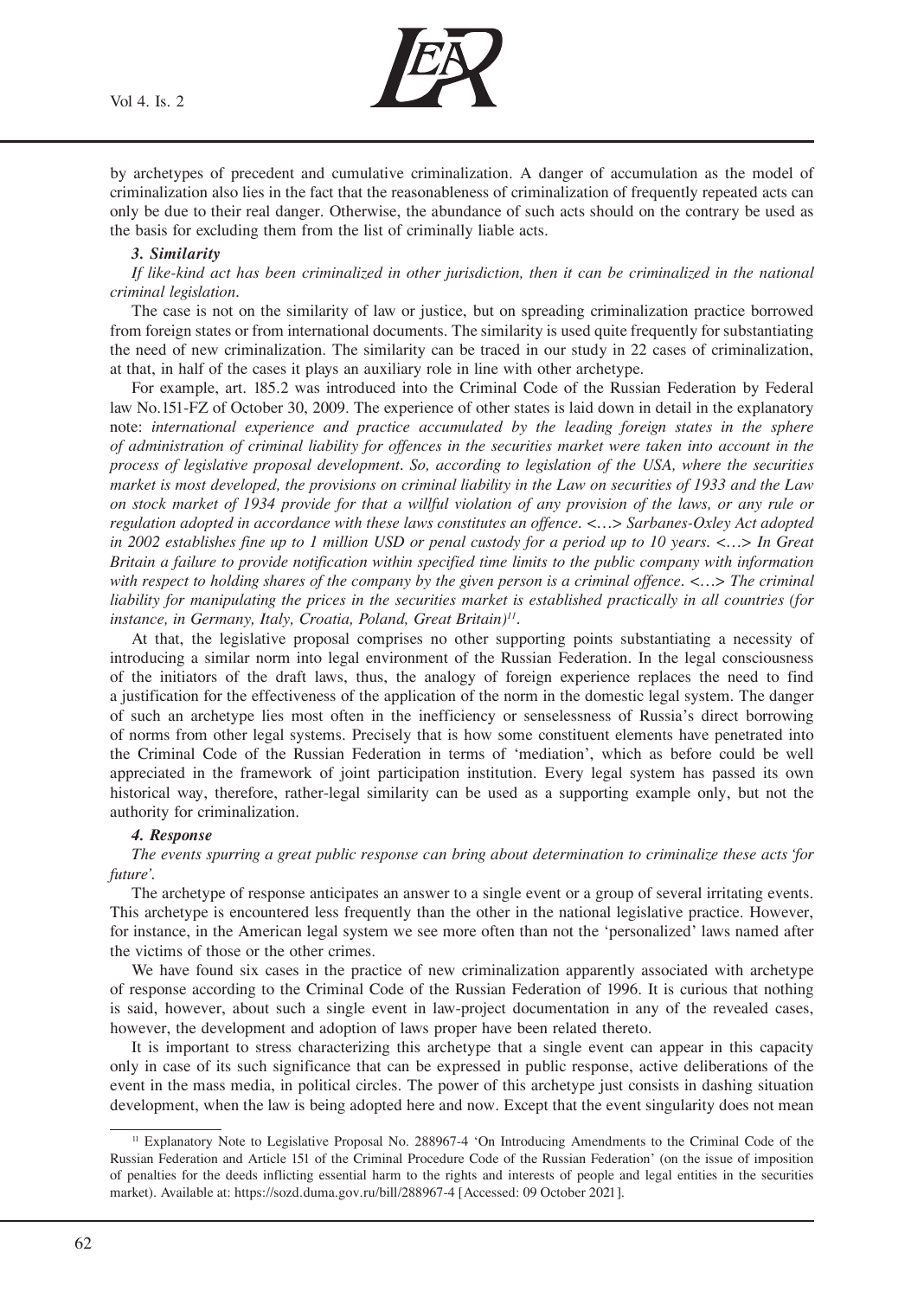

that some single act of human behavior was committed and caused an instant legislative reaction. It can be several different actions carried out in a short period of time, but due to the high resonance they attracted increased public attention.

Let us consider a couple of characteristic examples. On November 10, 2015 WADA leveled accusations against Russian Anti-Doping Agency (RUSADA). On December 17 of the same year the top management of RUSADA resigned. On January 14, 2016 the second part of report of WADA independent commission was published providing new facts of evidence of corruption in the International Association of Athletics Federations (IAAF), which helped conceal doping manipulations. On March 6, 2016, the third episode of the exposing film-investigation about doping in Russian sports 'Russian Distraction' was released. The doping scandal reached the peak of public debate. On March 25, 2016 a legislative proposal on establishing responsibility for inducement of sportsmen to use substances and methods prohibited in sport, was brought to the State Duma.

Another example. On May 16, 2016 a publication of G. Mursalieva 'Groups of death' appeared in 'Novaya Gazeta' paper, which comprised information saying that 130 child suicides were registered in Russia from November 2015 to April 2016, at that, almost all children were the members of the same groups in social media. New deaths have been announced also on the pages of social media<sup>12</sup>. A peak of mass media stories about this 'game' fell on February 2017. The Investigation Committee and the Ministry of Internal Affairs of the Russian Federation paid attention to the 'groups of death'. On February 14, 2017 the Investigation Committee in Moscow region initiated a criminal case pursuant to Article 'forcible suicide' on suicide attempt of two teenage girls: according to the investigators the 'unidentified persons put psychological pressure on the girls, gave them assignments dangerous to health through accounts in the social media'. On February 17, 2017 four coordinators of the 'groups of death' were taken into custody in North Ossetia<sup>13</sup>. Despite the fact that the objective evidence of 'game" reality has never been ascertained so far, the same as the influence of the 'groups of death' on adolescent suicides, not later than March 9, 2017 a legislative proposal was presented to the State Duma on introduction of new mechanisms of opposing activity aimed at inducement of children to suicidal behavior. This legislative proposal corrected edition of Art. 110 of the Criminal Code of the Russian Federation, as well as introduced new elements of crime – 110.1, 110.2, 151.2 of the Criminal Code of the Russian Federation.

Events related to the adoption of the Federal Law of April 1, 2020 No. 100-FZ, which established criminal liability for violation of sanitary and epidemiological rules and introduced new elements of crimes were Art. 207.1 and Art. 207.2 of the Criminal Code of the Russian Federation. The bill was adopted in an extremely short time: from the moment of its introduction to the moment of its adoption, only six days passed. The reason for such haste was the onrushing pandemic of new coronavirus.

A single event, on the one hand, gives an opportunity to respond promptly to changing social, political, economic and other conditions of public life, and on the other hand – it gives no chance to reveal adequately a real necessity of entering corrections into criminal legislation. The use of this archetype can be traced also in the earlier history of our country. For example, Decree of the Presidium of the Supreme Soviet of the Soviet Union 'On strengthening criminal responsibility for violating the rules of currency operations' was adopted on July 1, 1961 in the wake of high-profile case of 'speculators in foreign currency' Rokotov, Faibishenko and Yakovlev<sup>14</sup>.

Public opinion, which largely predetermines the strength of the analyzed archetype of new criminalization, has rarely entered the field of scientific research. Probably, the greatest work in this respect is the monograph (Efremova et.al., 1984) 'Public opinion and crime' issued by the Institute of economics and law if the Academy of Sciences of the Georgian Soviet Socialist Republic in 1984. One of its authors underlined the following:

*A complex problem is arising: to what extent the public opinion should be taken into consideration in the course of adopting, changing, or cancellation of criminal law. After all, the public opinion is a derivative* 

<sup>&</sup>lt;sup>12</sup> Mursalieva, G. (16 May 2016) Groups of Death. Novaya Gazeta. Available at: https://novayagazeta.ru/articles/ 2016/05/16/68604-gruppy-smerti-18 [Accessed: 20 September 2020].

<sup>&</sup>lt;sup>13</sup> Meduza (17 February 2017) City Legend. What Stands behind the Game 'Blue Whale' and Explosion of Interest to 'Suicide Publications'. Available at: https: https://meduza.io/feature/2017/02/17/gorodskaya-legenda-chto-stoit-za-igroysiniy-kit-i-vspleskom-interesa-k-suitsidalnym-pablikam [Accessed: 09 October 2021].<br><sup>14</sup> This decree, of course, was not a new criminalization, but it fully demonstrates the power of the archetype of a single

event.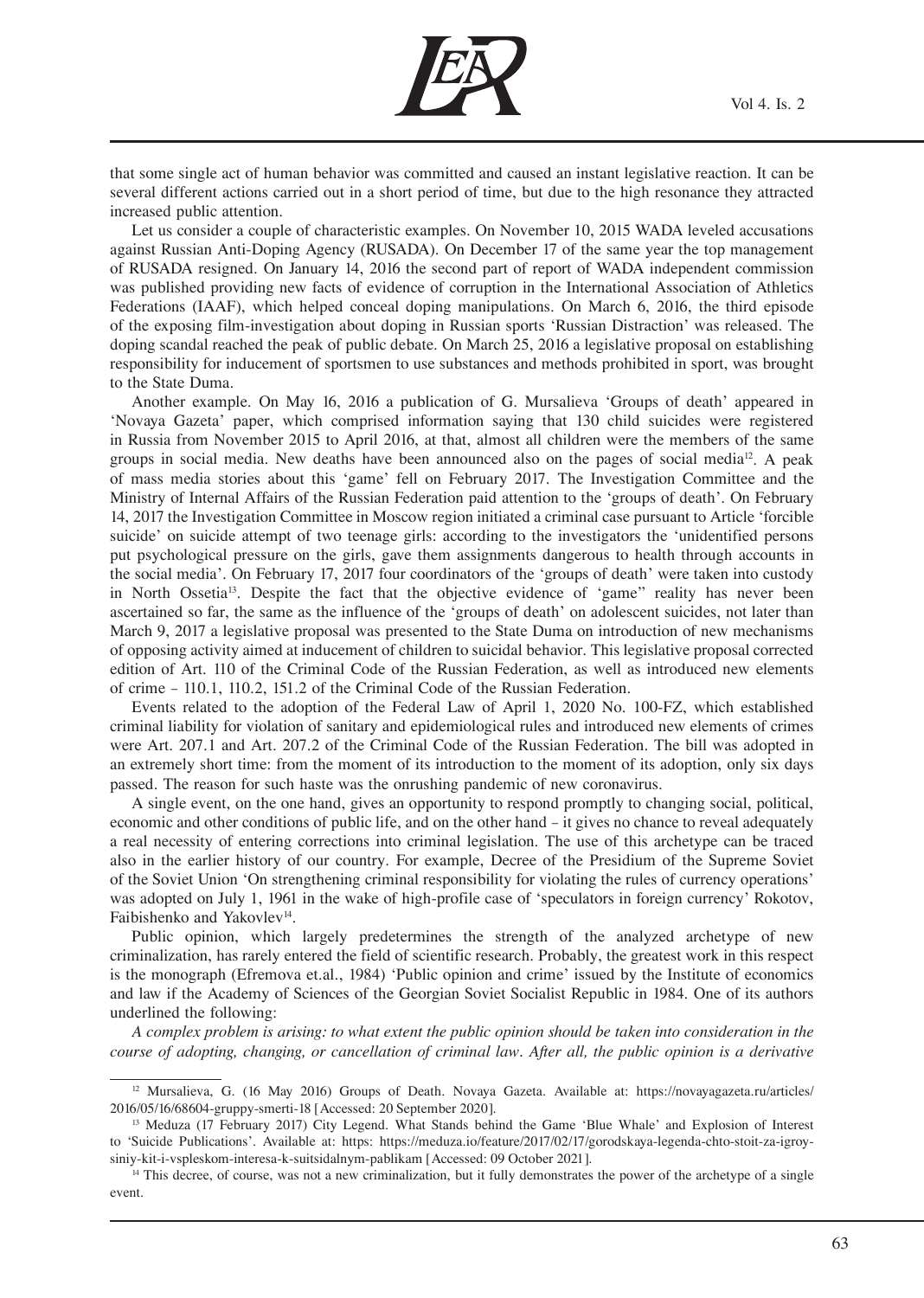

*of two values: everyday awareness and theoretical knowledge. In everyday consciousness and public opinion, as a way of its functioning, false or erroneous views, judgments and ideas are often widespread, which, however, can have deep roots in collective experience and in socio-historical practice* (Efremova et.al., 1984: 228–229).

A danger of following the public opinion in case of criminalization lies not only in possible erroneous concepts of the essence of those or the other phenomena (as in example with the 'groups of death'), but also in traditionally overrated punitive claims of the society.

The problem of this archetype is a combination of responsiveness with respect to an event that has taken place already (after all there is no certainty that it will be repeated) and commitment to future events in it. We believe that owing to this archetype of response is the most dangerous archetype of new criminalization, which should not be followed under any circumstances. A haste of legislative decisions can be devastating and cause more harm than benefit. The irritant event should not be given consideration as the authority for criminalization, but can be used only as a rational cause for beginning estimation of opportunity of future response to such events by the efforts of criminal law.

### **Conclusion**

Any archetype is formed according to common rules of social evolution, which are based on experience and custom. The successful, less successful, or even negative experience predetermines selection of social practice, which is most suitable for this or the other situation. The customs, which are transferred through training and learning of acceptable and convenient social practices, can be not based on rational experience, but get formed as an irrational preference, repeated many times without realization or aspiration to realize possible viciousness of this custom. This is the reason why all archetypes of new criminalization are extremely viable.

At that, it is impossible to categorically assert that archetype is harmful or just dangerous. Its harmfulness or danger can be ascertained in that case only, when the decision on new criminalization was adopted exceptionally under the influence of such archetype. We have shown above that a danger of precedent criminalization lies in its ability to justify extension of subject of criminal offense to many situations. This is especially clearly confirmed by the currently widespread practice of reinforcing the regulatory norm with a criminal law prohibition, which, in the opinion of the legislature, will contribute to the strict observance of this, and often unpopular, norm.

The static character of archetypes is predetermined by very nature of this phenomenon, especially by its implicitness. It is not obvious to everyone that this or that action of the legislator is due to an essentially irrational archetype, but not a rational perception of social reality. One cannot but say that the influence of the archetypes of the new criminalization in Russia has already been noted by representatives of legislative power.

So, on July 13, 2015, on the initiative of the State Duma Committee on Civil, Criminal, Arbitration and Procedural Legislation, Federal Law No. 266-FZ 'On Amendments to Article 8 of the Federal Law 'On the Enactment of the Criminal Code of the Russian Federation' and the Federal Law 'On the enactment of the Criminal Procedure Code of the Russian Federation'', according to which amendments to the Criminal Code can be carried out only by separate federal laws and amendments to the Criminal Code cannot be included in the texts of federal laws that change (suspended, canceled, invalidated) other legislative acts or containing an independent subject of legal regulation, with the exception of the texts of federal laws amending the Code of Criminal Procedure at the same time.

An explanatory note to this unique for our legal system federal law says:

*The relevance of the presented legislative proposal is conditional upon a necessity of comprehensive and detailed study of the arising problems on the expediency of introducing alterations and amendments into effective criminal and criminal procedure legislation proposed by this or the other draft federal law, since introduction of changes into one legal act (Criminal Code of the Russian Federation) most frequently demands corresponding changes in the other one (Code of Criminal Procedure of the Russian Federation). It is also important to point out that the design of new corpus delicti, the strengthening of responsibility for already existing crimes cannot be accomplished without taking into account provisions of General part of the Criminal Code of the Russian Federation, since the General and Special parts are closely connected with each other. However, in practice there are cases of introducing changes into the Criminal Code of the*